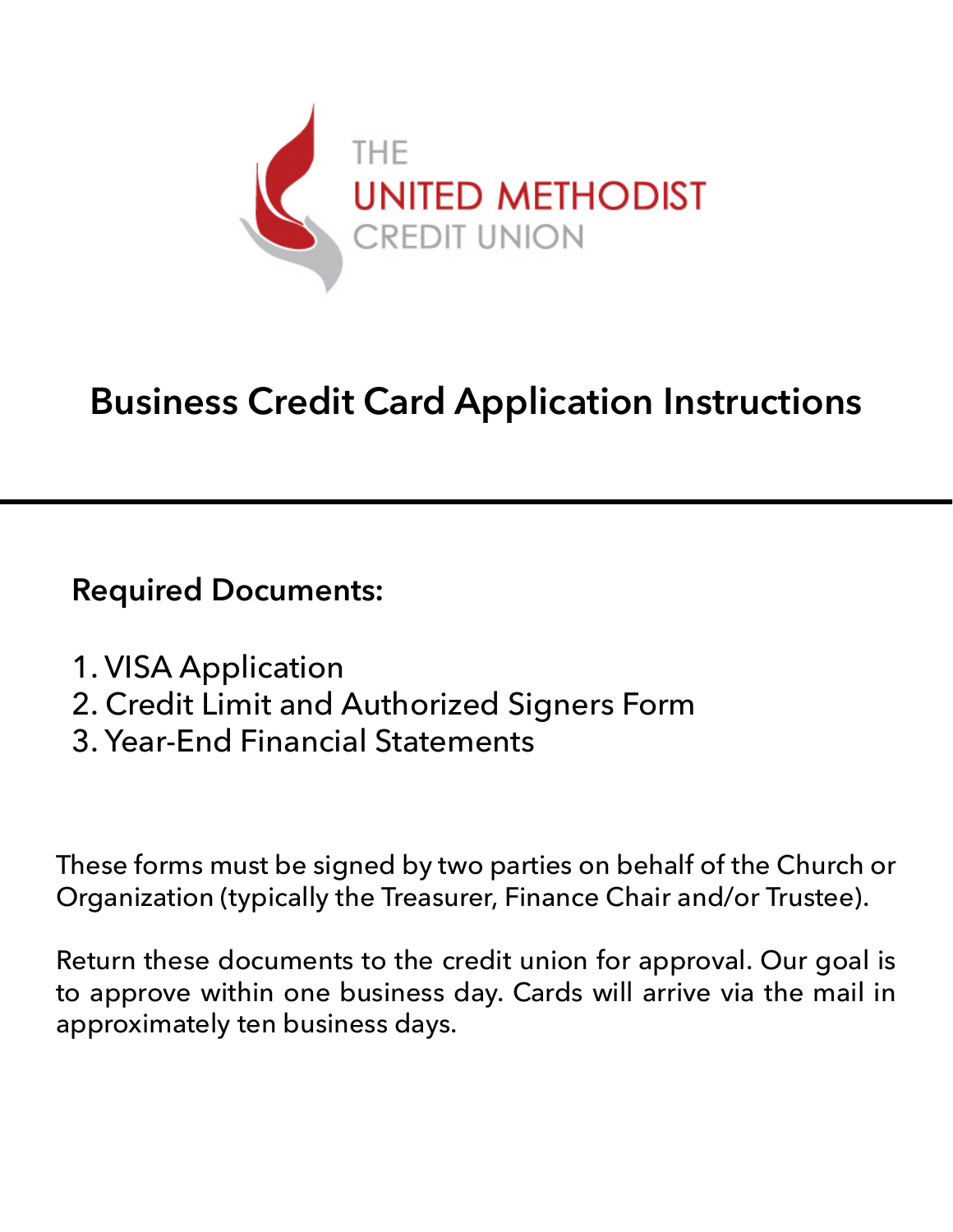## **Church/Organization VISA Credit Card Application**

| Applicant:     | Church                                                                                                                                                                                                                               | Organization |  |  |  |
|----------------|--------------------------------------------------------------------------------------------------------------------------------------------------------------------------------------------------------------------------------------|--------------|--|--|--|
|                |                                                                                                                                                                                                                                      |              |  |  |  |
|                |                                                                                                                                                                                                                                      |              |  |  |  |
| Tax ID Number: | <u> 1980 - John Harry Harry Harry Harry Harry Harry Harry Harry Harry Harry Harry Harry Harry Harry Harry Harry Harry Harry Harry Harry Harry Harry Harry Harry Harry Harry Harry Harry Harry Harry Harry Harry Harry Harry Harr</u> |              |  |  |  |

All information appearing in this application for a credit card(s) is true and correct. We understand this application shall remain the property of The United Methodist Credit Union (TUMCU). We agree to be fully responsible for all obligations under the terms and conditions of the attached The United Methodist Credit Union VISA Business Credit Card Agreement.

| Signature #1 | <b>Printed Name</b> | Title | Date |
|--------------|---------------------|-------|------|
| Signature #2 | <b>Printed Name</b> | Title | Date |

### **INTEREST RATE AND INTEREST CHARGES FOR CREDIT CARDS**

| <b>Annual Percentage Rates (APR)</b><br>for purchases, cash advance, and balance transfers | APR will be based on your credit history and other<br>factors. 7.99%                                                                                                                                                                                                       |
|--------------------------------------------------------------------------------------------|----------------------------------------------------------------------------------------------------------------------------------------------------------------------------------------------------------------------------------------------------------------------------|
| How To Avoid Paying Interest On Purchases                                                  | Your due date is at least 25 days after the close of<br>each billing cycle. We will not charge you interest on<br>purchases if you pay your entire balance by the due<br>date each month. We will begin charging interest on<br>balance transfers on the transaction date. |
| For Credit Card Tips from the Consumer Financial<br><b>Protection Bureau</b>               | To learn more about factors to consider when applying<br>for or using a credit card visit the web site of the<br>Federal Reserve at: http://www.consumerfinance.gov/<br>learnmore.                                                                                         |

#### **FEES**

| <b>Annual Fee</b>                                                                                                          | None                                                                          |
|----------------------------------------------------------------------------------------------------------------------------|-------------------------------------------------------------------------------|
| <b>Transaction Fees</b><br><b>Balance Transfers</b><br><b>Foreign Transaction</b>                                          | None<br>1% for all transactions<br>1% for multi-currency transactions         |
| <b>Other Fees</b><br>Late Payment<br>Insufficient Fund(s) Fee<br><b>Card Replacement</b><br><b>Statement/Merchant Copy</b> | 5% of monthly payment once payment is 10 days past due<br>\$25<br>\$15<br>\$5 |

#### *Important Information*

- How TUMCU calculates your balance: We use a method called Average Daily Balance (including new purchases).
- Billing Rights: Information on your rights to dispute transactions and how to exercise those rights is provided in the account agreement.
- Miniumum payment is 3% of outstanding balance or \$25, whichever is greater.
- Daily \$5,000 purchase limit and a maximum of 11 transactions per day per card.
- The United Methodist Credit Union VISA Cards are subject to credit approval.